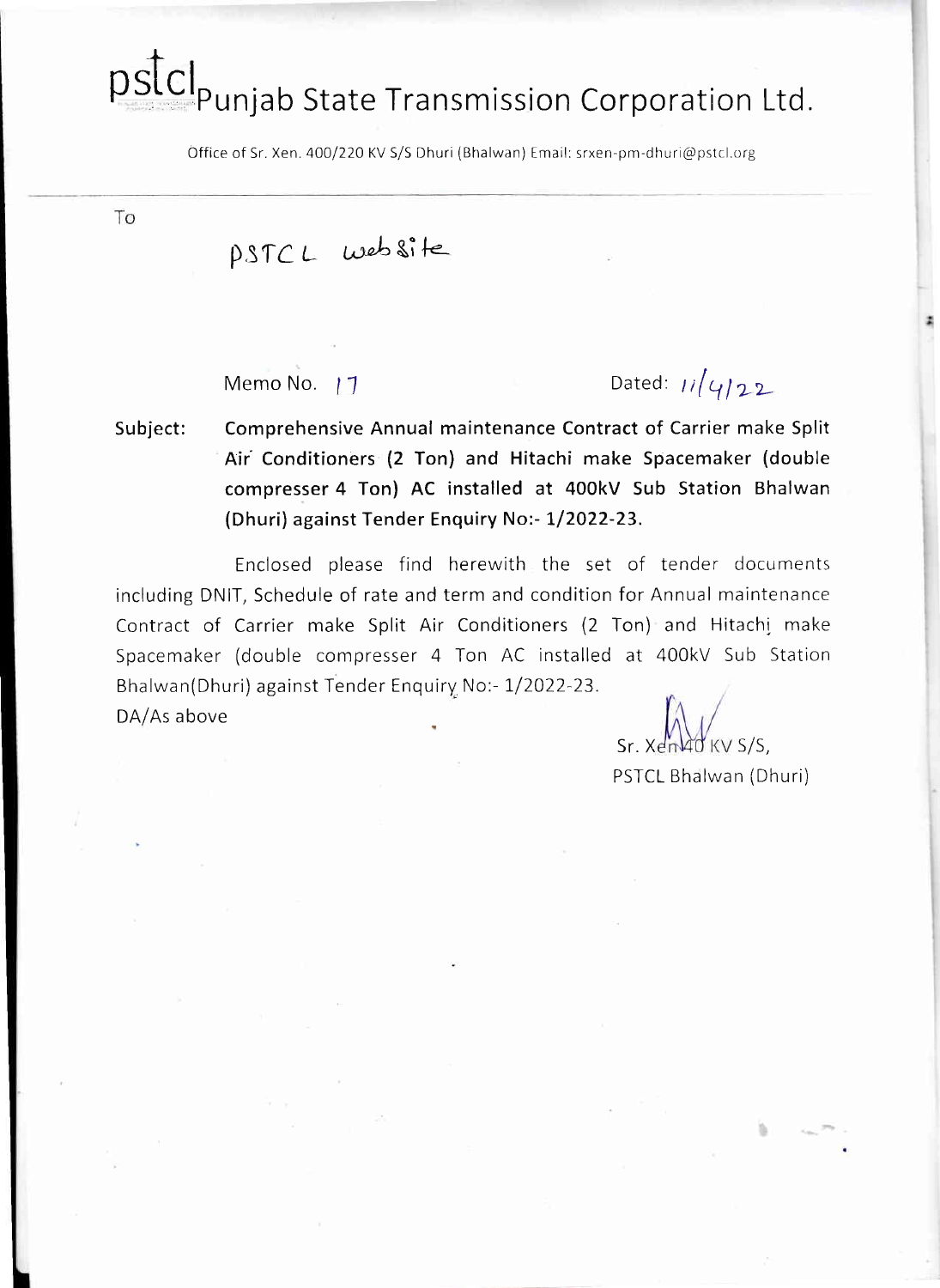Tender Enquiry No. : 01/2022-23

## Tender Notice

Subject: Comprehensive Annual maintenance Contract of Carrier Make Split Air Conditioners (2 Ton) and Hitachi make Spacemaker (double compressor 4 .ton) AC installed at 400 KV substation Bhalwan (Dhuri).

Sealed tenders are invited from reputed and financially sound firms for topic of comprehensive annual maintenance of Carrier make Split AC (2 ton) and Hitachi make spacemaker (Double Compressor 4 ton) AC installed at 400 KV substation Bhalwan (Dhuri) for <sup>a</sup> period of one year from the date of award of contract on the terms and condition enumerated in the following paragraphs.

1. The schedule of receipt opening of bids is as under:-

| Last date and time for receipt of bids:- | 27/04/2022 & 11:30 Hrs. |
|------------------------------------------|-------------------------|
| Date and time for opening of bids:-      | 27/04/2022 & 12:30 Hrs. |

2. The bid should include the following details

- L. Name of the firm.
- 2. Business address of the firm.
- 3. Copy of registration with GST Department and Copy of Pan Number.
- 4. The firm should not be blacklisted / terminated and debarred in past. The firm required to submit a declaration for the same with affidavit attested by notary.
- 5. Details of past experience of providing similar services in departments/PSUs during the last 2 years should be attached.
- 6. Earnest money deposit of 2% of Work Contract Value which is minimum of rupees 5,000/- in the form of Demand Draft in favour of "senior Executive Engineer 400 KV Sub Station Dhuri" payable at Sangrur,

Note: If any of the details submitted by the firm is found to be incorrect / false then the firm will be blacklisted with the name of proprietor with wide circulation,

3. Details of the firm in the Performa given in annexure 1 should be filled up completely.

4, The rates for comprehensive AMC of Carrier make Split AC (2 ton) and Hitachi make spacemaker (Double Compressor 4 ton) AC should be submitted in annexure 2.

5, The cover containing the tender and subscribed as "Tender of comprehensive AMC of Carrier make Split AC (2 ton) and Hitachi make spacemaker (Double Compressor 4 ton) AC" complete in all respects should be submitted to Office of Sr.Xen 400 KV substation Bhalwan (Dhuri) by  $27/04/2022$  up to 11:30 Hrs Bids received after due date and time will not be accepted. The bids shall be opened on the same day at 12:30 Hrs at 400 KV substation Bhalwan (Dhuri) .Bidders or their representatives are welcome to remain present during the opening of the bids.

#### General conditions

1. The undersigned reserve the right to postpone or cancel the tender without assigning any reason.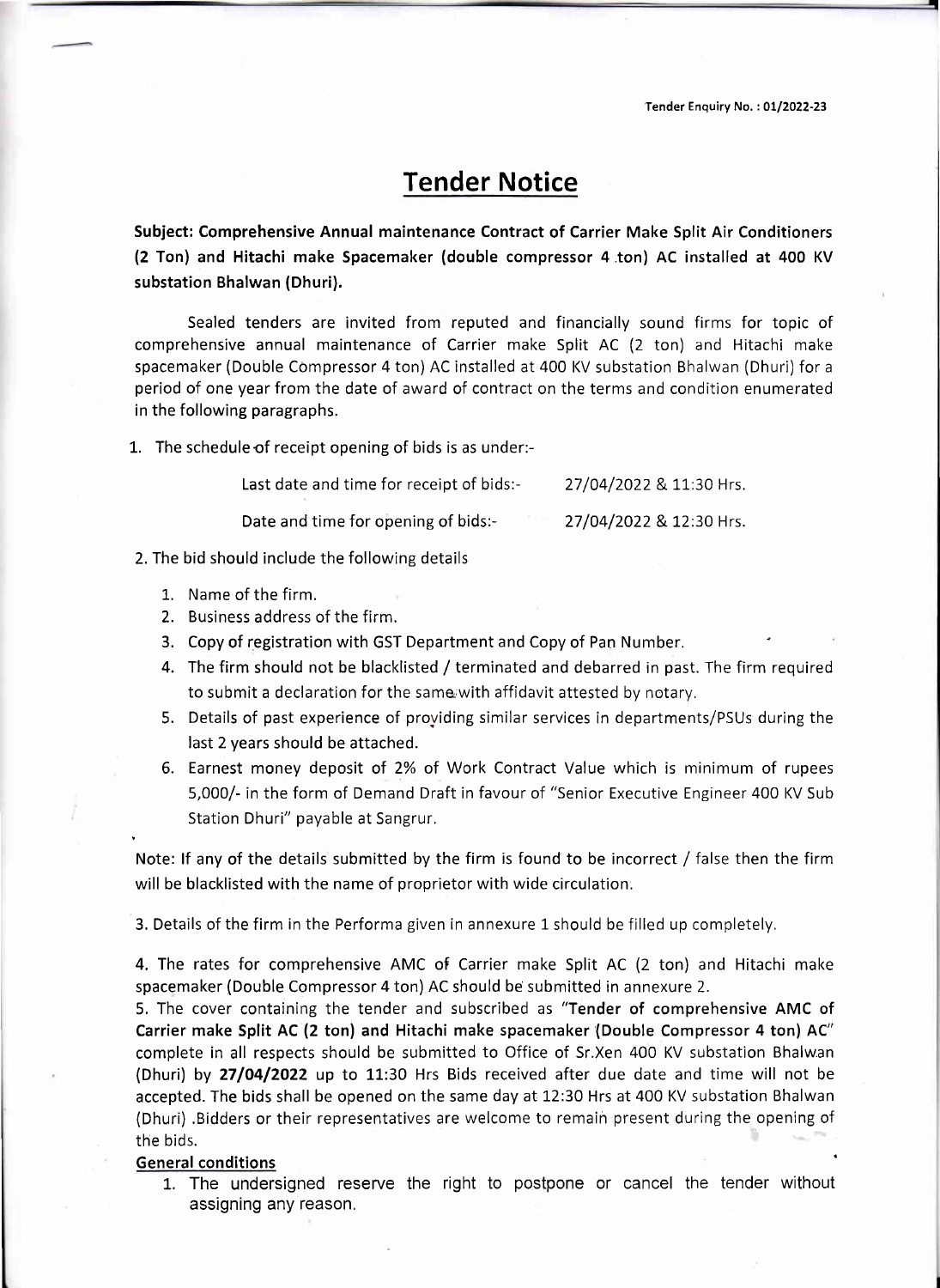- 2. Quotations received telegraphically/Fax shall not be accepted.
- 3. Conditional Quotations shall not be accepted.
- 4. Quotation without EMD shall not be accepted.
- 5. Late tenders will not be considered and shall be rejected.
- 6. The rates quoted should be on firm and fixed basis.
- 7. lf a government holiday happens on the day of opening of tender then date of opening the tender shall be the very next working day.
- 8. The quotation will be valid for 60 days.
- 9. Quotation shall be submitted in two separate envelopes, one envelope containing the Technical Documents and the other containing the Earnest Money. While opening the tenders the envelope containing Earnest Money shall be opened first and in case the deposit of Earnest Money is in accordance with the terms of Notice inviting Tender only then the second envelope containing the tender shall be opened.
- 10. The earnest money deposit of un-successful bidders will be returned within one month of finalization of the work contract as per PSTCL procedure. The earnest money deposit of successful bidder will be returned after successful completion of Work Contract.
- 11. All other terms & conditions as per PSTCL rules & regulations amended time to time.
- 12. All disputes will be subject to the jurisdiction of the Sangrur/Dhuri courts,

#### Technical conditions

- 1) The firm shall provide direct service and no subletting of work is allowed.
- 2) The firms are allowed for prior inspect the site and equipment with the AC technician during office time of any working day. No charges in this regard shall be paid by PSTCL.
- 3) This contract shall be valid for 1 year until and unless terminated earlier by the competent authority on the basis of poor performance for violation of terms of the contract, The contract however. may be curtailed or extended by the competent authority in 400 KV substation Bhalwan (Dhuri) subject to the performance of the firm. ln case of termination of the contract, EMD deposited by Firm shall be forfeited.
- 4) For any defective AC, Firm shall attend the complaint within 24 hours of ' telephonic/email intimation by this office,
- 5) No air conditioner will be taken out by the engineer to the workshop without prior approval of the competent authority, ln that case the firm will provide standby arrangement without any extra cost of unit installed or transportation etc.
- 6) The air conditioner shall be taken over for AMC contract on "as and where installed" basis. The firm shall ensure that all air conditioners are in proper working conditions at the time of taking over. After completion of the contract, firm has to hand over the system in perfect running condition (complete in all respect as per inventory) to the competent authority.

#### Pavment Conditions

1) The payment to the firm will be made on quarterly basis at the end of each quarter against invoice with PAN/TAN number & GSTIN number. TDS, GST and any other taxes applicable will be deducted as per prevailing rates as per Govt. Rules & Regulations before making the payment.

I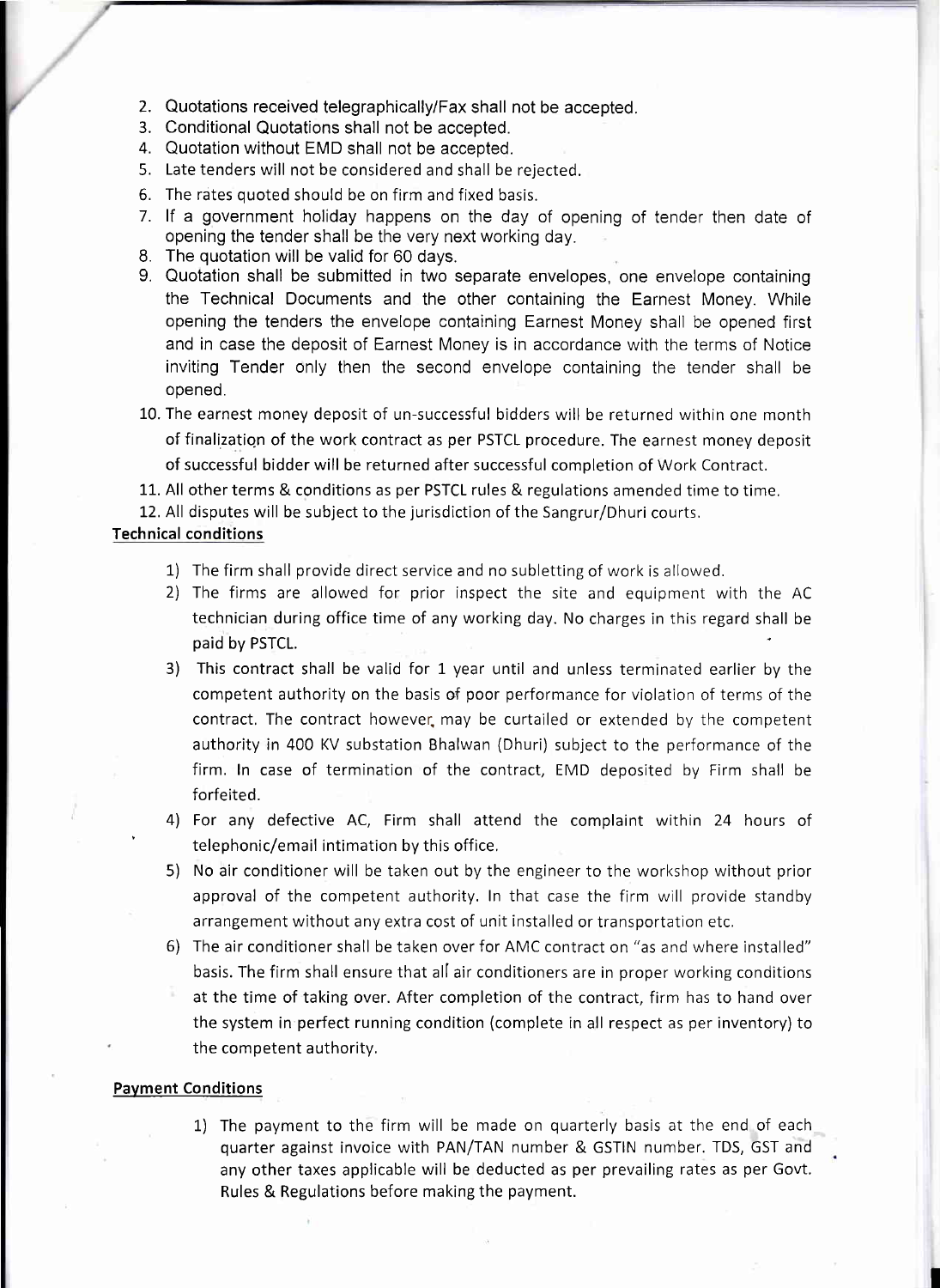- 2) Pan Number will be provided by the firm at the time of deposit of bill. ln case Pan Number is not provided then TDS will be deducted as per Govt. rules & regulation.
- 3) A sum of Rs.5,000/- (Rs. Five Thousand only) deposited by the firm as EMD shall be converted as security deposit, Minimum security shall be 5000 or more i,e, 5% of contact value.
- 4) GSTIN number of PSTCL should be mentioned on every running bill so that GST is deposited as per Govt, Rules & Regulations.

Sr.Xet

400 KV substation Bhalwan (Dhuri)

 $H_{\alpha-1}$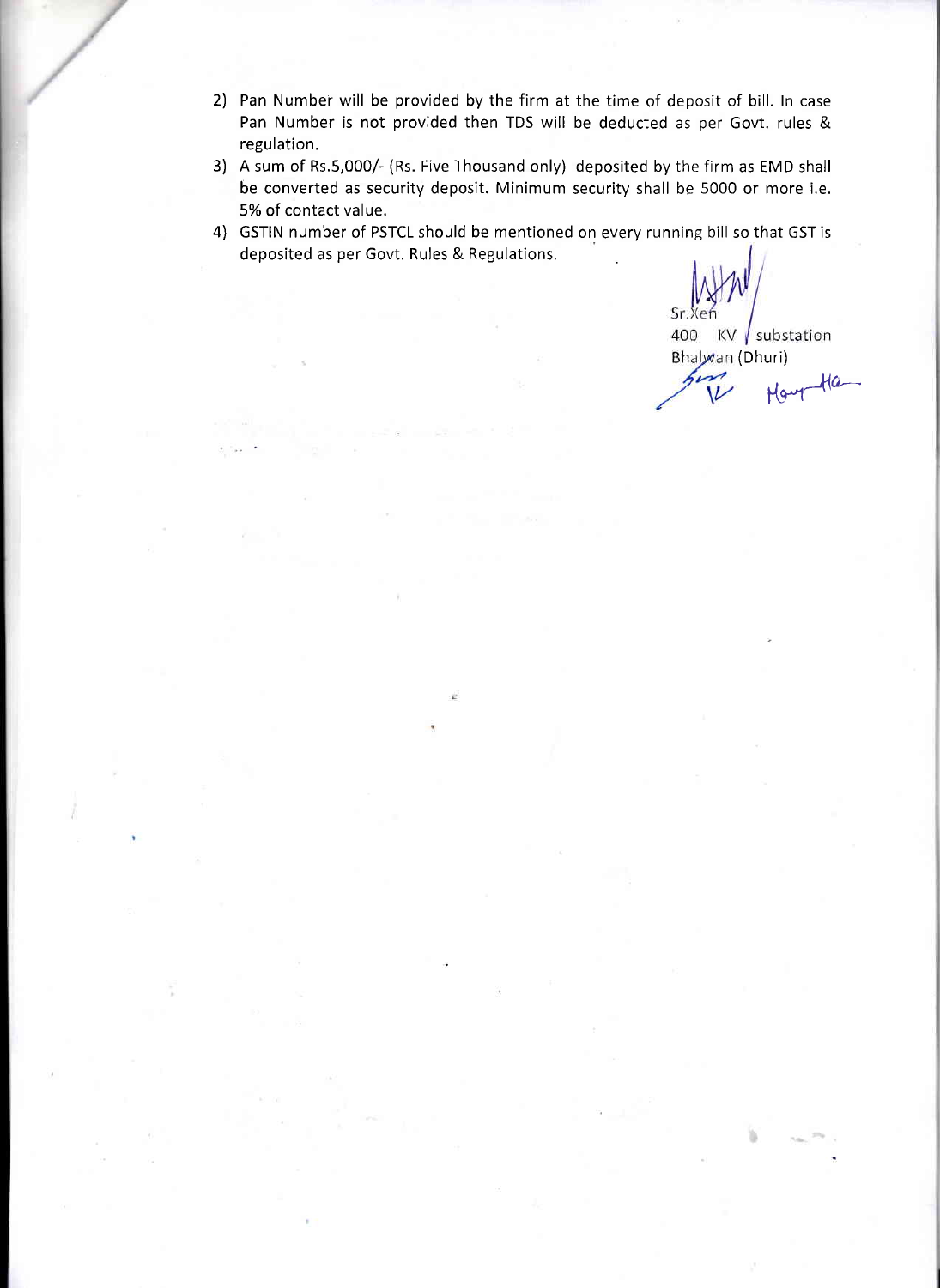#### Annexure 1

### Performa for submission of details of the firm

| Sr.No.         | Description                                                                                                                                                                                          | Please<br>indicate<br>requisite<br>information | Page<br>number<br>in the attached<br>document |
|----------------|------------------------------------------------------------------------------------------------------------------------------------------------------------------------------------------------------|------------------------------------------------|-----------------------------------------------|
| 1              | Name, address and telephone number of<br>the firm with copy of address proof                                                                                                                         |                                                |                                               |
| $\overline{2}$ | Name of the proprietor/partners of the firm                                                                                                                                                          |                                                |                                               |
| 3              | Copy of registration in GST department with<br>the numbers and Copy of PAN Number.                                                                                                                   |                                                |                                               |
| 4              | of the past<br>Details<br>experience<br>in<br>maintenance of various types of air<br>conditioners and other related works in<br>Ministries /departments during last two<br>years should be attached. |                                                |                                               |
| 5              | Declaration regarding that the company was<br>never blacklisted /terminated and debarred<br>in the past.                                                                                             |                                                |                                               |
| 6              | Details of EMD<br>1. Name of the bank<br>Number of demand draft<br>2 <sub>1</sub><br>3. Date of demand draft                                                                                         |                                                |                                               |

Note: if any of the details submitted by the bidders are found to be incorrect or false at a later stage, then the firm will be blacklisted by the office of Sr.Xen 400 KV S/S Bhalwan (Dhuri). !

I/ we hereby agree to accept/ abide by the all terms and conditions of the tender document.

Date:-

Name and designation of the authorized signatory of the firm, (with the sale of the agency)